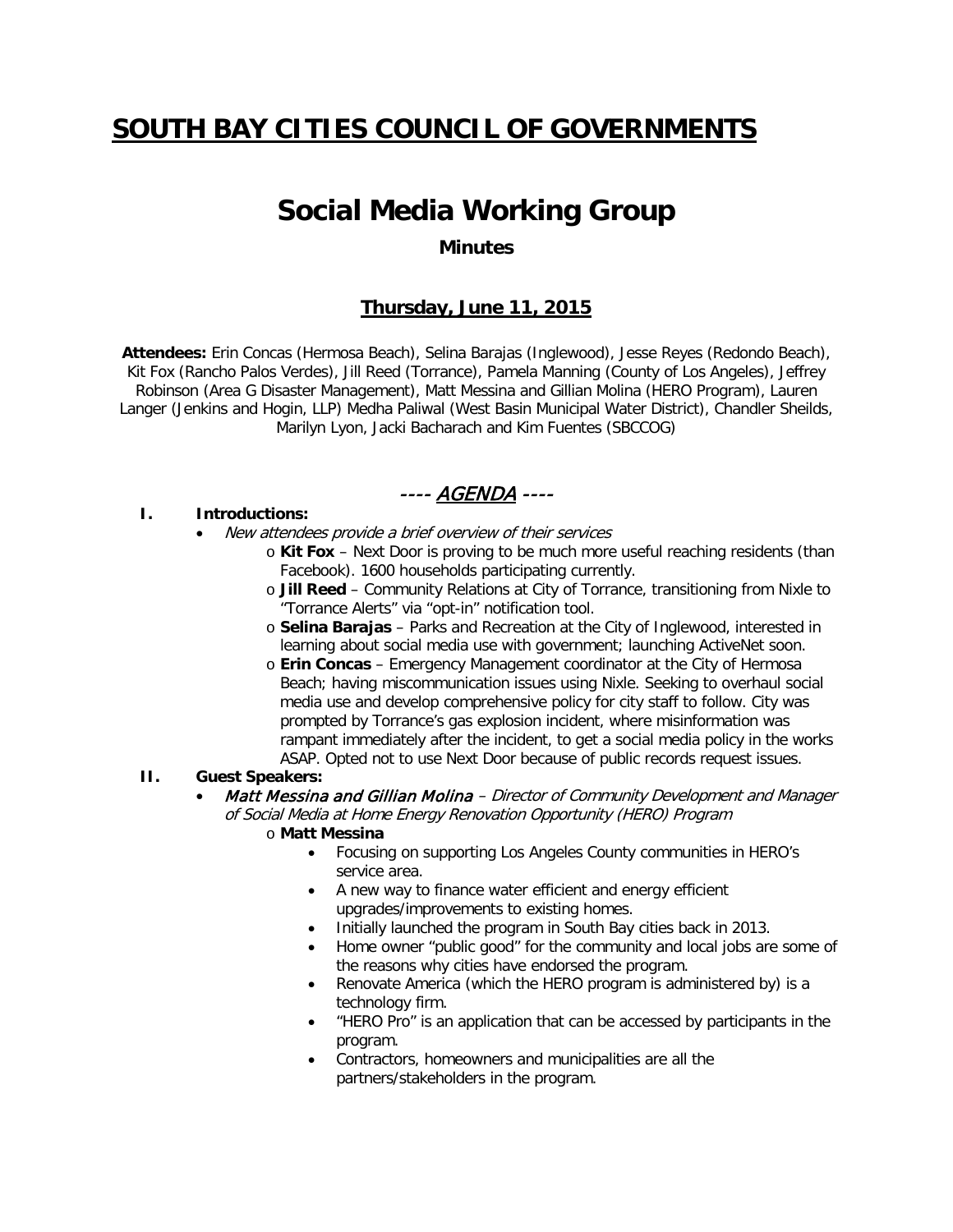- Useful mobile app for monitoring the impacts of the program (e.g. GHG emissions, water savings, etc.).
- Hope to integrate a social component to the app including a user input mechanism to feature climate action planning goals from municipalities.
- 95% of customers would recommend the program to others.
- Much of Southern California is signed up with the program 70% of the housing market in California can participate in the program.

#### o **Gillian Molina**

- Social media goals are to increase engagement, brand awareness and learn more about customer base.
- Executed a social media initiative during Earth Month created organic model and paid model strategies.
	- a. Consistent branding (e.g. hashtags and images) used across social media platforms.
	- b. User engagement, blog content and meme graphics
	- c. Facebook's change in algorithms led the program to pay for ads on Facebook to increase reach.
	- d. #EnergyWhim
	- e. Internal and contractor outreach email campaigns were used to spread the message further.
	- f. The engagement increased on Facebook page due to paid model strategy.
- Looking to work with municipalities with social media interaction ahead of community events.
- On Facebook, Twitter, Instagram, Google Plus, YouTube.
- The program has a team put together a "content calendar", which is executed/posted by one staff member.
- **Lauren Langer** Representative from Jenkins & Hogin, LLP
	- o Technology and case law is constantly changing.
	- o Dealing with employees who express biased opinions about their employer/former employer on social media is a complex issue.
		- This depends on the municipality's service to its constituents and ability to provide "efficient operations" vs. the employee's first amendment rights.
		- The courts will factor in the audience and will look at the privacy settings of the employee posting the content.
		- The courts tend to side with the municipalities in these cases and the employees typically file against the municipality after he/she has been disciplined for posting biased opinions on social media.
		- Depending on the type of employee, the court may factor in the employment title/representation (e.g. police officer) when making a decision.
		- Addressing ex-employees voicing biased opinions on social media depends on grounds for defamation and social media policy maintained by municipality.
	- o Screening employees via social media prior to hiring can be an issue for municipalities as well.
		- If the employer finds private information (e.g. age, religion, etc.) on social media prior to hiring a candidate, they cannot use that information during the hiring process.
		- Employers cannot discipline employees for not handing over profiles and passwords to personal accounts.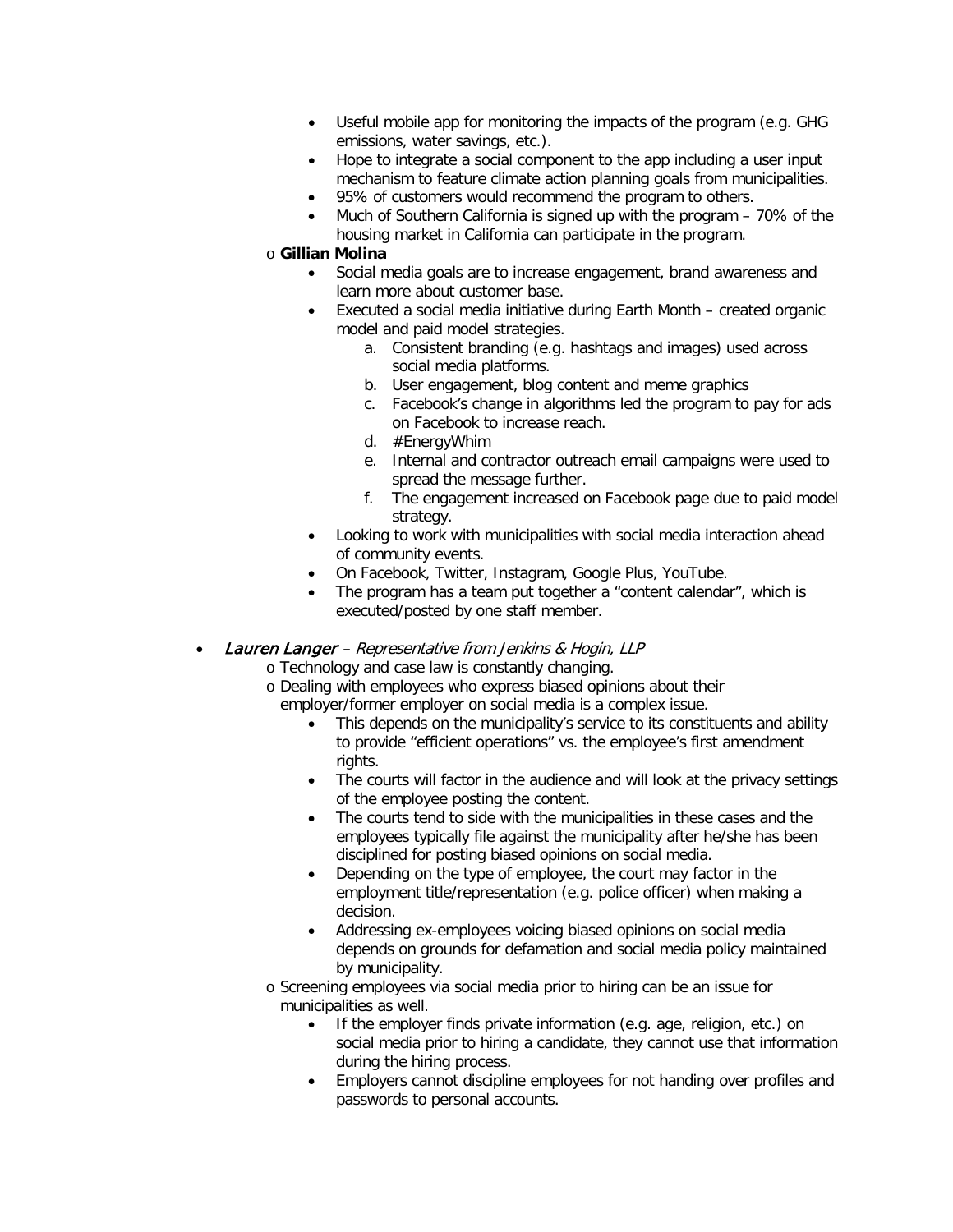- Generally, employees do not have privacy rights when using employerissued phones, computers, etc.
- Employers can obtain anything that is public.

o It is very important to implement a social media policy for your municipality.

- Your social media site, list of subscribers, and content you are posting must all be accessible as public records.
- Include statements on the site like "all comments are subject to disclosure".
- Municipalities should pair social media policy with public records retention policy. Using a social media platform like "SnapChat" would be difficult to use in light of a public records retention policy.
- 3 council members cannot discuss a municipal matter together on social media outside of a city council meeting.
- Mailing rule addressing maximum amount of recipients that an elected official can address/reach is currently outdated and not encompassing of social media use.
- No requirement for municipalities to respond to comments/questions on social media.
- Social media policies should designate/differentiate roles in social media – difference between being a "private resident" and an "elected official" when using social media should be clearly outlined.
- Comment rules should be drafted in regards to municipal social media policies – manages expectations for what the platform is to be used for.
- A social media policy gives the municipality grounds to take something off their social media platform(s) if necessary.
- Link social media policy on municipalities' websites, making them accessible to everyone.
- When addressing requests for taking down photos of people at public events, individual must consider the nature of the event and the "expectation" that it is public and there are likely to be photos of those in attendance to promote the event.
- **Jacki Bacharach** Listened to a podcast that recommended that municipality's ensure/reserve their name on social media platforms that they might not even consider using to prevent fraudulent misrepresentation (e.g. SnapChat, Instagram).
- Elected official business cards representative of the municipality that they serve should not feature personal/campaign social media accounts.

# **III. LinkedIn Group:**

- Report on usage
	- o **Chandler Sheilds** Group members will be able to post content during administrator's extended absence.

# **IV. Other Issues of Interest:**

- Resources from the League of Cities
	- o **Lauren Langer** Will send the group materials mentioned during today's meeting and other legal resources regarding social media use/policy/issues. Sample social media policies can also be viewed on the League of Cities website.

# **V. Next Meeting:**

- **Jacki Bacharach** Look into getting a representative from Nextdoor to speak at a future meeting.
- **Jill Reed** Interested in Instagram use and how cities can make the platform work for their uses.
- **Pamela Manning** Access to a matrix that breaks down demographics for the different social media platforms (e.g. who is using what, risks of using certain platforms) would be optimal.